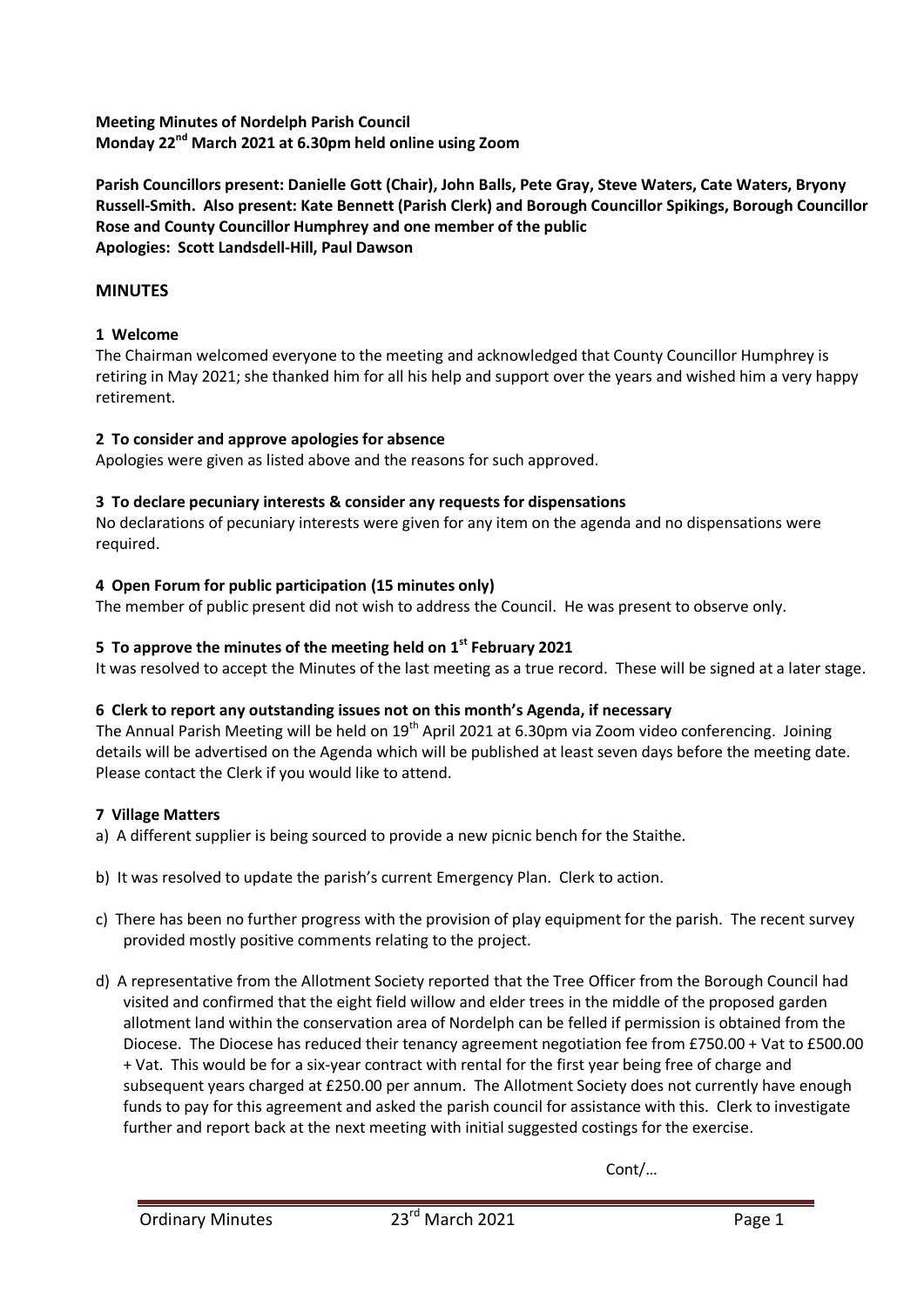## **8 Finance**

a) It was resolved to approve the outstanding payments since last meeting as listed below.

| <b>Nordelph Parish Council</b>                    |          |            |              |       |                                                                                    |
|---------------------------------------------------|----------|------------|--------------|-------|------------------------------------------------------------------------------------|
| Payments for authorisation since the last meeting |          |            |              |       |                                                                                    |
| Payee                                             | Net      | <b>VAT</b> | <b>TOTAL</b> |       | CHO NO. SUPPLIER/SERVICE                                                           |
|                                                   |          |            |              |       |                                                                                    |
| Norfolk Parish Training Support                   | 87.50    | 0.00       | 87.50        | EP    | end of 2021 subscription fee (£12.50) and 2021-22 annual subscription fee (£75.00) |
| Emneth Design                                     | 66.48    |            | 66.48        | EP    | Annual website hosting fee                                                         |
| Borough Council of King's Lynn                    | 78.52    | 15.7       | 94.22        | EP    | Dog waste bin emptying fee - annual                                                |
| MT Construction Ltd.                              | 175.00   | 35         | 210.00       | EP    | Dig in car park to find septic chamber and replace lid and concrete into place     |
| Emneth Parish Council                             | 31.00    | 0          | 31.00        | EP    | 50% training fees                                                                  |
| Kate Bennett - expenses                           | 169.80   | 1.12       | 170.92       | EP    | Mileage, stationery, dog fouling signs, Microsoft annual subscription fee, postage |
| Kate Bennett - salary                             | 412.36   | 0          | 412.36       | dd/EP | 26 hours                                                                           |
| Norfolk Association of Local Councils             | 125.95   | $\Omega$   | 125.95       | EP    | Annual subscription                                                                |
| sse                                               | 9.56     | 0.47       | 10.03        | dd    | January energy charges                                                             |
| sse                                               | 9.56     | 0.47       | 10.03        | dd    | February energy charges                                                            |
| <b>British Telecom</b>                            | 101.68   | 20.33      | 122.01       | dd    | January-February charges                                                           |
|                                                   | 1,267.41 | 73.09      | 1,340.50     |       |                                                                                    |

Councillor Gray and Councillor Gott to authorize after the meeting.

b) The Current Account balance as at 28/02/2021 was £14,031.72.

c) There has been £0.00 income since last meeting.

#### **9 Village Hall matters**

- a) Community Garden: work is progressing. It was noted that works to a proposed ramp for a disabled access have not yet commenced. Excess rubble retrieved from the garden can be used as hard core.
- b) The financial accounts for year ending 2019/20 have now been returned to the Chairman of the Village Hall from Mapus-Smith & Lemmon LLP. A complete copy of these audited accounts from the accountant is now required by the parish council. A complete set of bank statements from the last three financial years is also required from the Chairman of the Village Hall; this will also allow the new Treasurer of the Village Hall Committee to assume his role. Once this financial information has been received the parish council is happy to pay any outstanding invoices that the Village Hall Committee cannot currently pay due to issues relating to names on their bank account; the Chairman of the Village Hall Committee is due to have a face-to-face meeting with Barclays Bank soon after  $12^{th}$  April 2021 to resolve these issues. Once all these outstanding items have been resolved the parish council will release the £5,000.00 donation to the Village Hall Committee to go towards the village hall structural repairs and damp works.
- c) It was noted that the septic tank has now been located and a new lid installed. Phase 1 of the structural repairs and damp works will commence as soon as the Chairman of the Village Hall Committee has provided the requested financial information to the parish council and their £5,000.00 donation can be released to the Village Hall Committee which will allow them to start works.
- d) It was noted that the Village Hall Committee is applying to the Borough Council for a £10,000.00 grant. Closing date is  $30<sup>th</sup>$  April 2021.
- e) Three quotes had been received for repairs/installation to two sections of fencing to the rear of the village hall. It was resolved to appoint Area Fencing of Emneth to carry out these repairs at a cost of £605.00 + Vat which the parish council will pay for.
- f) It was noted that the painting contractor is due to attend at the end of March to paint the rear section of the village hall: £1570.00 + VAT to be paid for by the parish council.
- g) It was noted that dog fouling notices have now been erected around the playing field area.

Cont/…